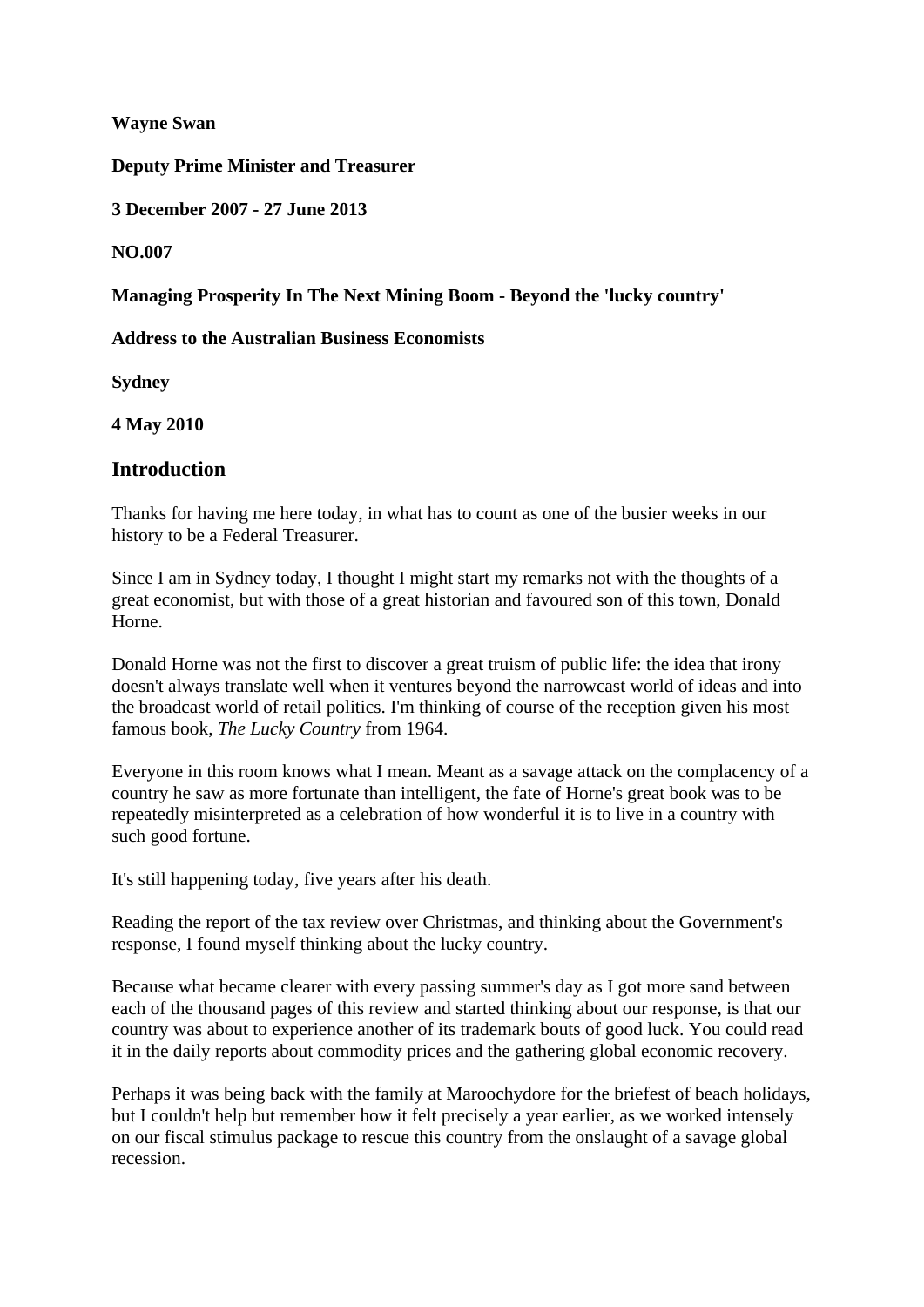But this tale of two summers was more than just a case of economic and emotional whiplash for the nation's Treasurer. For me, it got to the heart of our sometimes precarious economic existence in this part of the world.

It got to the heart of a frankly seductive and dangerous idea we have rarely properly confronted in this country: that luck and prosperity don't last forever, and when we have them, they must be managed and not just enjoyed.

What is by now obvious to every commentator and indeed every citizen in this country is that we are about to go through yet another extraordinary resources boom. Not since the Korean War wool boom of the 1950s have our terms of trade been as high as they were when we came into government.

Terms of trade



That raises the obvious question of whether we as a nation managed the last mining boom well. I doubt there is a single soul in this room who thinks we did.

I hope there are the same number of people as determined as I am that we will manage this next one well.

Today I want to talk to you about the challenges and opportunities that we face as we enter what has been called 'Commodity Boom Mark II'.

I want to start with a frank assessment of what we failed to do in Commodity Boom Mark I.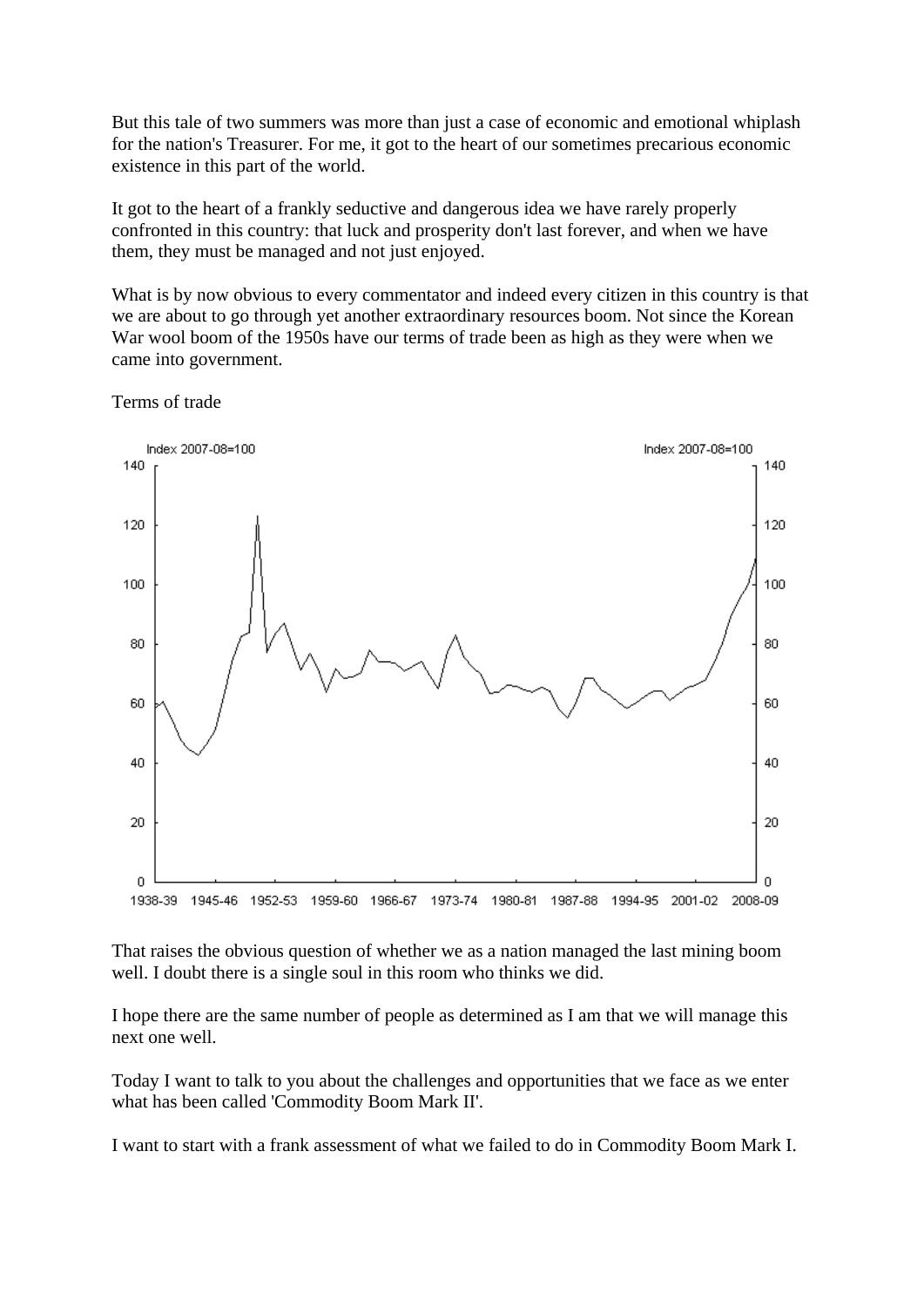- We allowed capacity constraints to flash amber and then red all around the country, restricting our ability to develop our nation.
- We ignored the effect of the mining boom on the non-resource economy, and allowed the two-speed economy to take hold.
- We did far too little to save some wealth for the future. We simply spent too much of it.
- We simply assumed our resources industry would prosper during the boom, and did far too little to build a platform for future growth.
- And, of course, we failed to capture for the taxpayer a fair share of the wealth generated from the community's mineral resources.

Well, not this time.

I want now to go through each of these five failures in the past, and talk to you about how our tax policy will address each of them for the future.

# **Capacity Constraints**

Let me start with capacity constraints.

We all remember the stories from Mining Boom Mark I of ships queued off the coast, waiting to be loaded with coal, and bottlenecks at our major ports. To some extent, this was and will remain unavoidable – supply can never perfectly match demand, and it won't always in future. But this mining boom is not unexpected, and we are acting to ensure we are wellplaced to benefit from it.

This government has been the first to properly engage in providing critical national infrastructure. We established Infrastructure Australia and we have put in place critical capacity enhancing investments.

But we must do more.

This is why the Rudd Government will establish a dedicated infrastructure fund – to be built up with Resource Super Profits Tax revenue and dedicated to States according to their share of resource production. This is a unique partnership between the Commonwealth and the States that will provide much-needed funds to the States to address capacity constraints before they occur.

For the first time, infrastructure spending will be a permanent feature of State and Commonwealth budgets, starting with \$700 million in 2012-13.

#### **Sharing the Wealth**

But capacity constraints are just one symptom of the broader problem we face in managing a resource rich economy at a time of high world demand.

Other countries have gone through similar experiences in the past – you may have heard of the 'Dutch disease' where the exploitation of natural gas in the 1970s is supposed to have 'hollowed out' the Dutch economy. Manufacturing and other industries found it difficult to compete with the higher exchange rate that bountiful resource exports bring.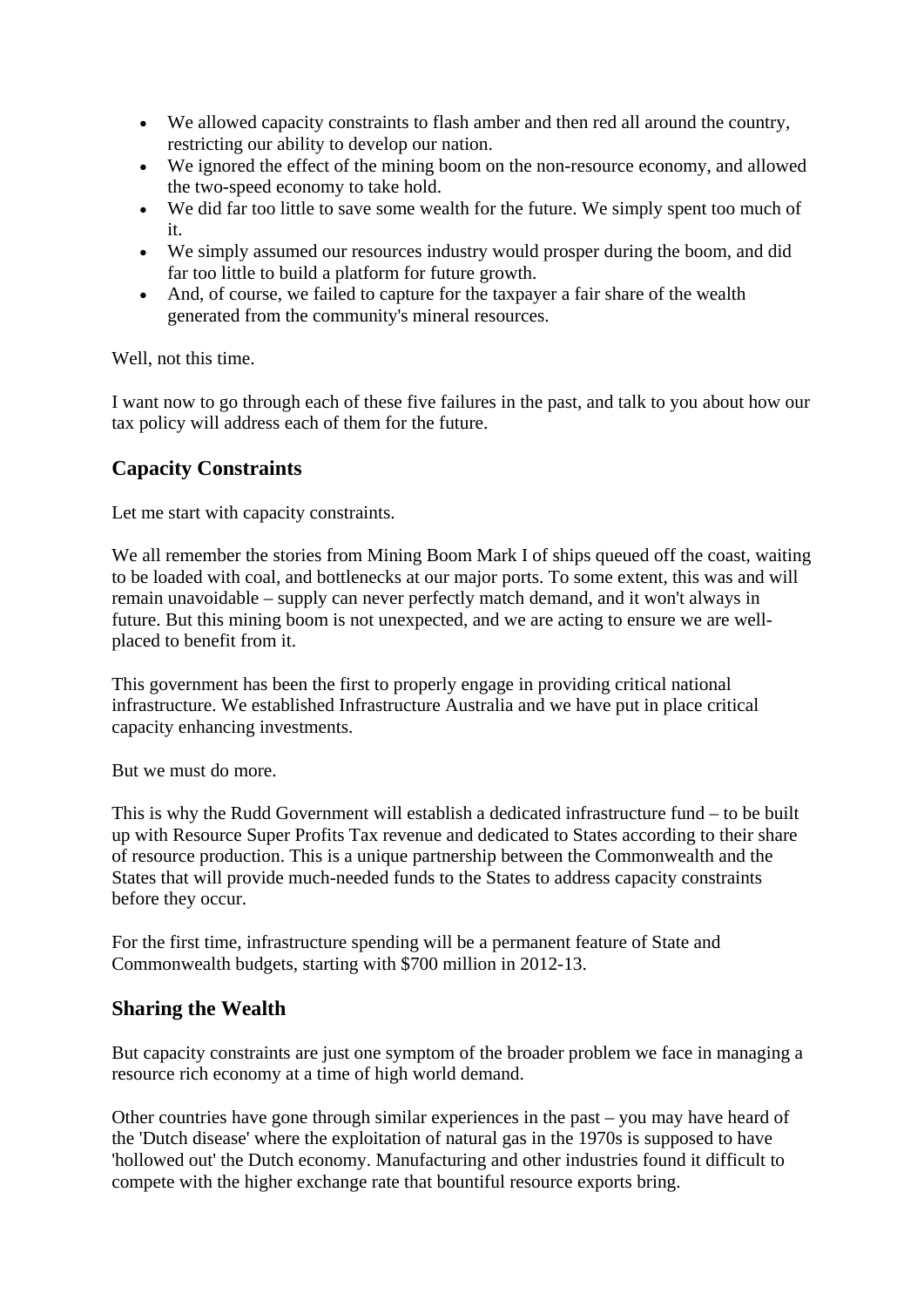In more extreme forms it is part of what is called the 'natural resource curse' – there are countries today that would have higher GDP per head if they'd never discovered oil.

Australia's own version is now known as the 'two-speed economy' – the non-mining related parts of the economy find it difficult to attract and retain workers and investment as they are drawn to the expanding mining sector.

As I move around the country, I hear the same thing over and over again. The success of our resource sector drives up the exchange rate, making it hard for other Australian industries to compete on the global stage. I hear this from tourism operators in Queensland to manufacturers in Victoria. I also know it affects the ability of smart new industries to start up and grow in Australia.

Now this should never be taken as an argument somehow to slow the fast lane of the resources sector. We would never agree with that argument, and indeed our tax package does no such thing.

The task is to grow our economy together, not have the success of one part come at the expense of the other.

That is why we believe that some of the revenue from a Resource Super Profits Tax must be dedicated to cutting the company tax rate and providing a better tax deal for small business.



Australia's corporate tax rate at 30 per cent and 28 per cent compared to other OECD countries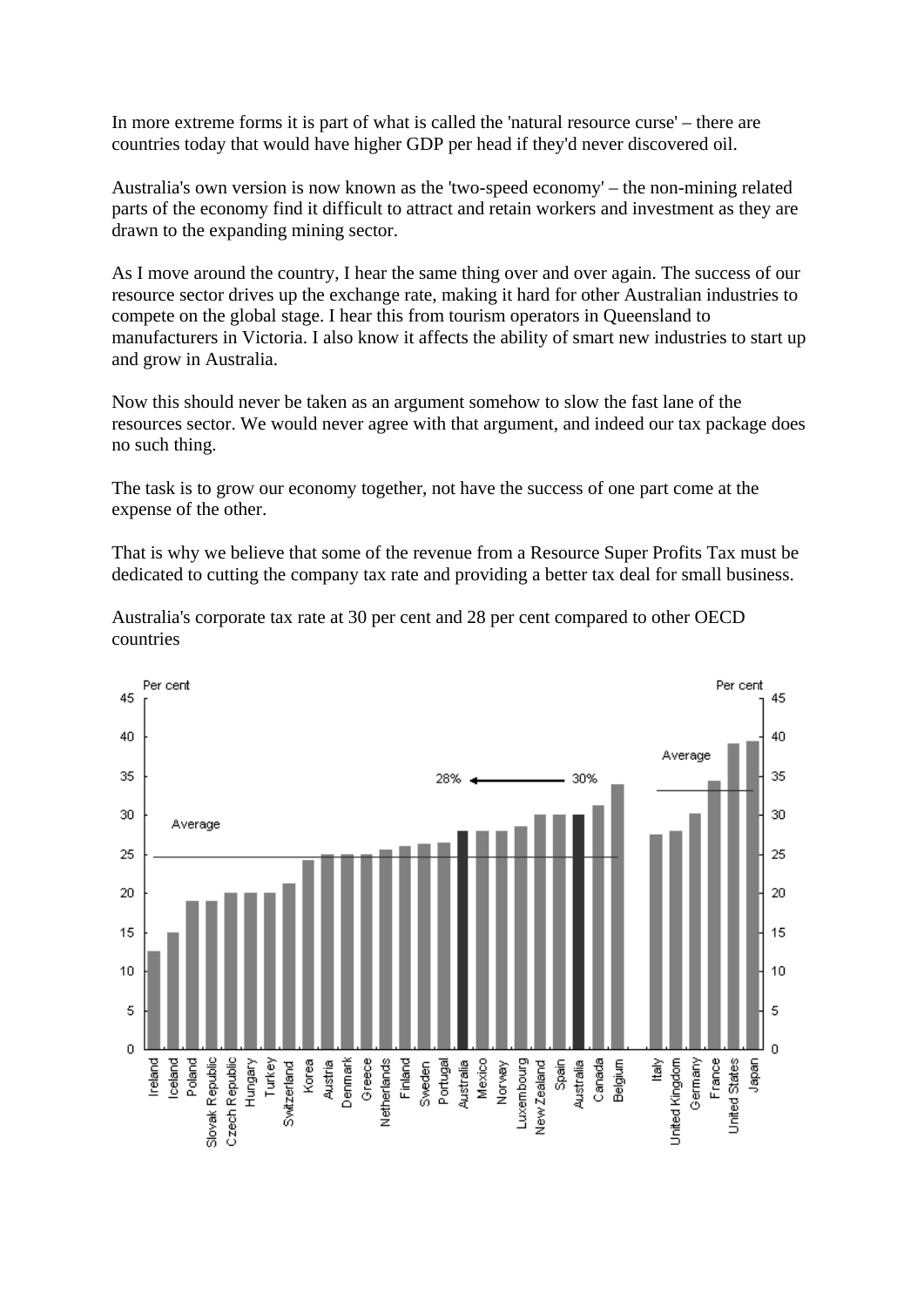Enhancing our nation's business tax competitiveness is a solution for the long term, and a solution that will grow investment and job opportunities across our economy.

By cutting the company tax rate by 2 percentage points and removing the economic effect of royalties, the Government's tax plan is expected to increase GDP by 0.7 per cent and real after-tax wages by 1.1 per cent in the long run.

Providing small business with an instant asset write-off will deliver ongoing tax and compliance savings to many hardworking small businesses as they purchase business assets.

### **Managing the Wealth Sustainably**

The further challenge for us looking forward is how to best manage the wealth generated from the boom.

This chart shows what the balance of trade looks like without including mineral exports.

Balance of trade



You can see that mineral exports are an increasingly important means for us to finance our current lifestyle. We would all be much poorer, if not for our mining exports.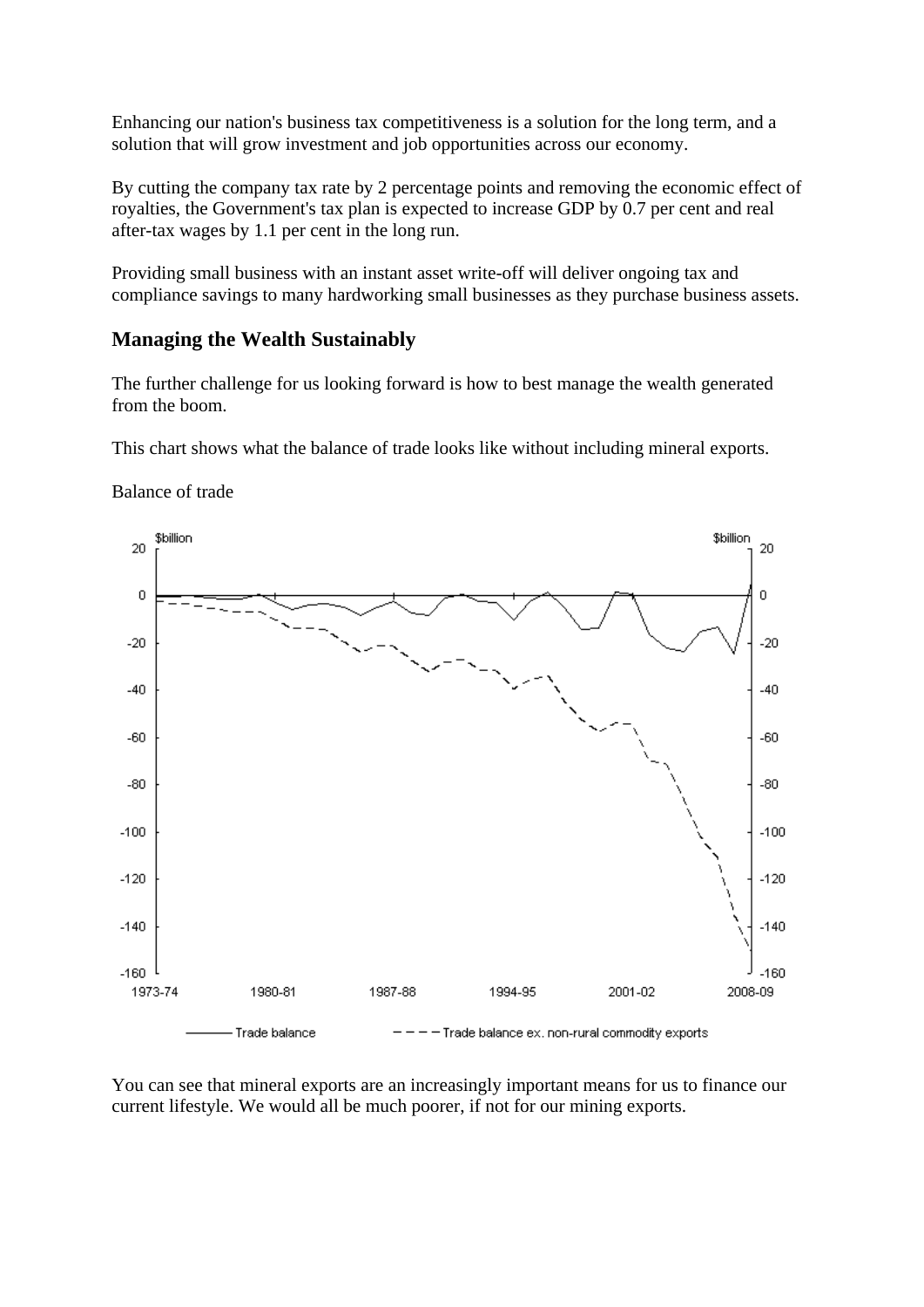But minerals are also non-renewable. And whenever you sell something non-renewable to pay for something that recurs every year, there is a very strong case to save some of the revenues for the future.

One such idea is for a new sovereign wealth fund to hold our resource wealth for a rainy day and to prevent the revenues from fuelling consumption, to prevent a recurrence of the early years of the current century.

That's a fine idea, but we have a better one.

Instead of investing in one sovereign wealth fund, why not invest in millions of them? Why not invest in everyone's superannuation accounts? The wealth will not be controlled by government, but will be the property of working people.

Low income earners will have the tax rebated on their superannuation contributions and those approaching retirement will have more generous contributions caps. Businesses benefiting from a lower tax environment will be asked to contribute as the superannuation guarantee is raised to 12 per cent, starting with a ¼ per cent rise from 2013-14.

Rather than being spent on inflation-fuelling consumption, the wealth from the ground will be returned to a different form of national saving – one that is less subject to the vagaries of mining prices; that is not appropriable by government; and that will redress some of our longterm fiscal challenges.

And of course, this time the benefits would flow to all Australians, but particularly those on lower incomes, such as women with interrupted work histories.

# **A Platform for Resources Industry Growth**

I mentioned above that I believe we did too little during the last mining boom to build a platform for future growth of our resources industry. This is something we have explicitly sought to remedy in this reform package.

Now I understand that the introduction of a new Resource Super Profits Tax will always capture the headline, but I also know a roomful of economists would never let it obscure the real economic effects.

The fact is, the Government's reforms will tax the mining industry better. In fact, the most significant 'spend' in the entire tax package is over \$8 billion every year in State government royalties that will be refunded or credited to mining companies.

Mining investment, jobs and production are all expected to grow when the Resource Super Profits Tax effectively cashes out these royalties. This is because royalties apply no matter how profitable a mine is.

Royalties are generally levied on revenue or the volume produced, whereas the Resource Super Profits Tax only taxes mines that earn super profits. This means start ups and projects that are more marginal will be relatively advantaged under our new system.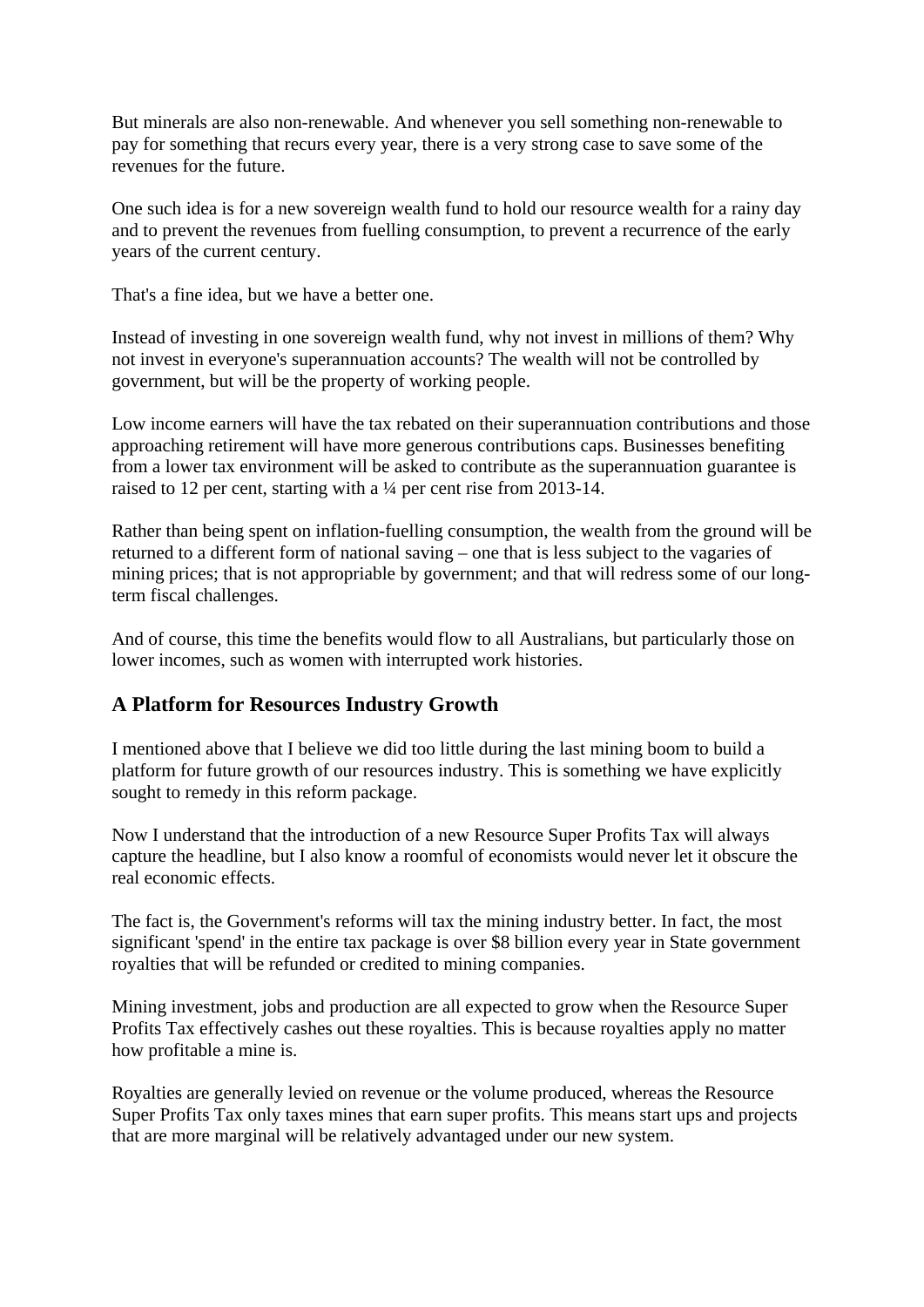Cashing out royalties with the Resource Super Profits Tax will increase Australia's economic resources by allowing existing mines to operate longer or at higher capacity and by fostering investment in new mines.

As I like to say, this better tax treatment will put extra rungs on the bottom of the resource industry ladder, really helping those miners who struggle to get a solid start because of the combined impact of heavy upfront capital costs and royalties. And, put simply, if you can't grow small miners, they will never become big ones.

As this chart indicates, at any point in time, in addition to economically viable reserves there are likely to be significant known reserves that are marginally uneconomic. The Resource Super Profits Tax will reduce the cost of production for marginal projects, making some resources that are currently not economically viable, profitable to extract.



Estimated economic and marginally uneconomic resources in Australia

As at 31 December 2008. Source: Geoscience Australia. Marginally uneconomic demonstrated resources are those that could be produced given limited increases in commodity prices or cost-reducing advances in technology. Sub-marginal economic resources are those that would require a substantially higher commodity price or major costreducing advance in technology, to render them economic.

Independent modelling suggests that mining investment will be 4.5 per cent, jobs 7 per cent and mining production 5.5 per cent higher in the long run. These are not the Government's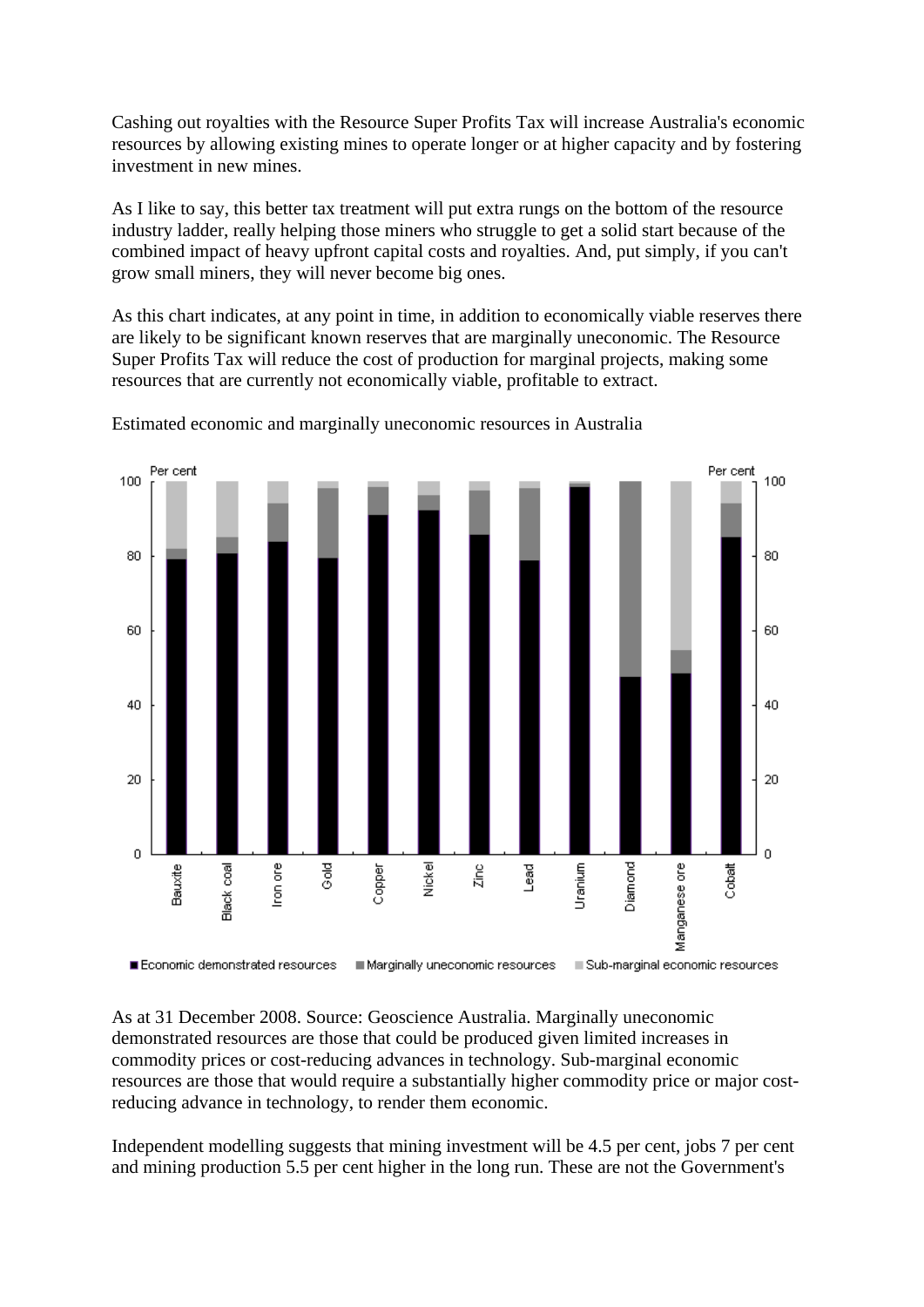numbers, or even Treasury's; they are from the independent economic modellers KPMG Econtech.

Of course, there is always debate about the exact size of impacts predicted by economic models – I'll let the modellers sort that out amongst themselves. But what the models do consistently show is the direction – and that is that taxing resource companies on the profit they make, rather than just how much they dig out of the ground, should encourage more investment in mining.

This is not just theory, it has happened before.

The move to a super profits-based tax 20 years ago, the petroleum resource rent tax (PRRT), rejuvenated investment and production in offshore petroleum. Before PRRT, all the discussion was about the short remaining life of Bass Strait resources. Today Bass Strait is the largest producer of crude oil and second largest producer of LPG and condensate in Australia.

You will also hear quite a lot about sovereign risk – that is, that changing government policy can affect confidence and investment, particularly from overseas.

Any change generates uncertainty and can be portrayed as raising risk. That means we should not change our tax regime all the time but it does not mean we are stuck for all time with the system we have now.

In fact, in my view, the introduction of the Resource Super Profits Tax substantially reduces sovereign risk. Unlike seven different State and Territory royalty regimes which are subject to frequent change, this regime will be locked in.

The inefficiencies and complexities in the current system is the reason why the Minerals Council of Australia indicated support for profits-based taxation of Australia's resources in its submission to the independent tax review.

But we do also very acutely understand the need to get the transition right, especially for existing projects.

We moved very quickly on Sunday to set up our Resources Tax Consultation Panel, and have already begun discussions with companies. The Panel will be working intensively over coming weeks and months to sort through the technical details of transition to ensure the Resource Super Profits Tax is implemented smoothly from 1 July 2012.

# **A Fair Share**

I want to finish with some thoughts on perhaps the central concern the resources industry has had with our new tax arrangements.

I'm not going to deny the obvious – the most profitable mines in this country will pay more tax under the Resource Super Profits Tax. I'm also not going for a minute to deny that the owners of those mines will object to that. It's a free country, and they're absolutely entitled to voice their displeasure.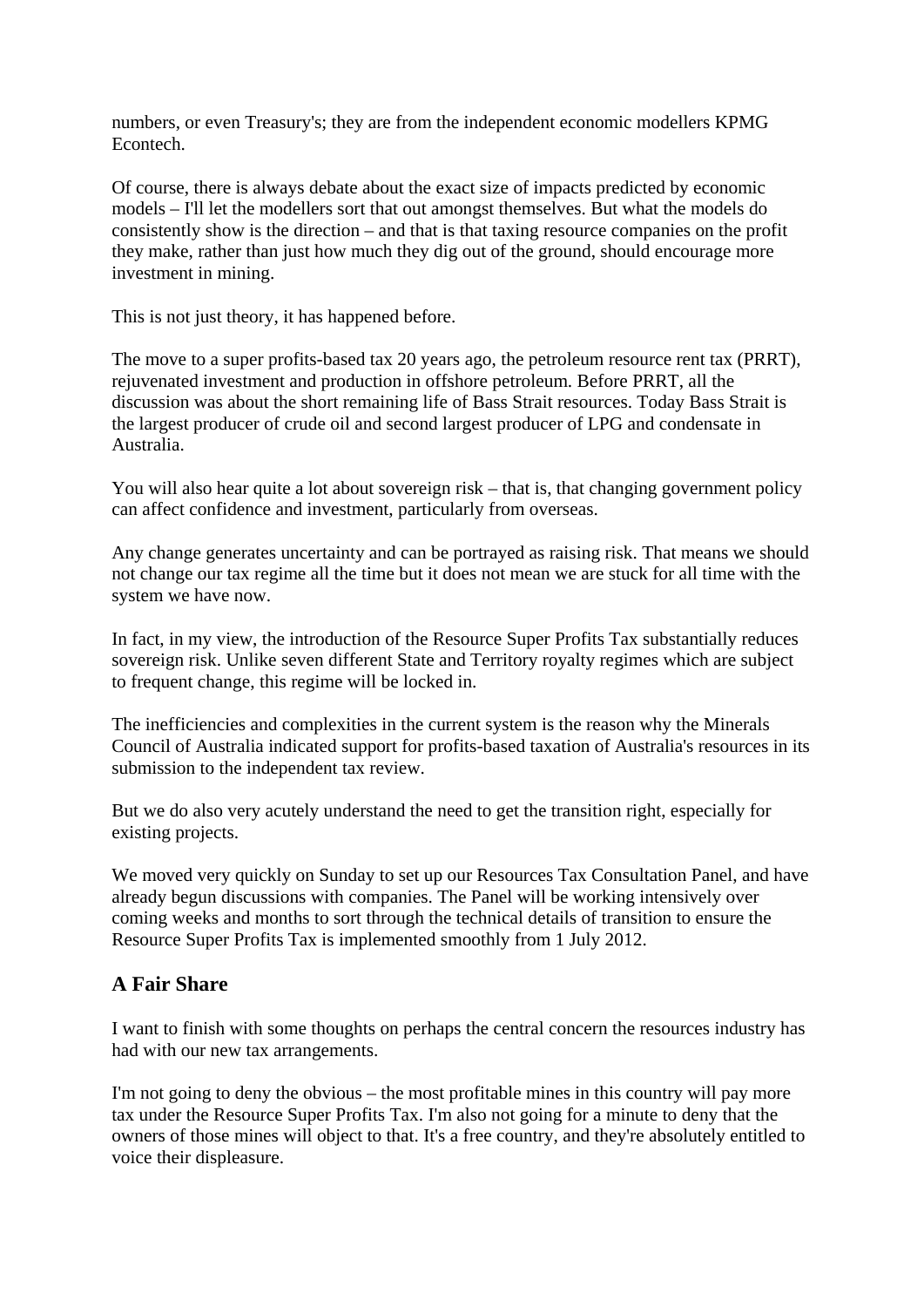They will, as they should, prosecute their interests. As I should prosecute the national interest.

Let me talk about that national interest for a minute.

Let's look at how the Australian people have benefited from the most recent mining boom. In 2008-09, the resource sector is estimated to have generated close to \$90 billion of 'super profits' – by this I mean profits above what a competitive business would normally expect to earn – while the current resource charging arrangements – State royalties and Commonwealth excises – only collected \$12.3 billion.

Because the royalties and excises tend to be based on volume or value, they do not rise with profits. While resource super profits have been booming, royalty receipts have been flat.

The effective rate of resource charges in 2008-09 was less than half its average over the first half of the decade. Royalties as a percentage of super profits have fallen from an average of 34 per cent over the first half of this decade to less than 14 per cent in 2008-09.

The case for a resource tax regime based on profits, not production, is illustrated by this chart – as the profits from our nation's resources have increased, the taxpayer's share of those earnings has decreased.

Existing resource profits and taxes



Resource profits before tax and royalties (LHS) Resource taxes and royalties (LHS)